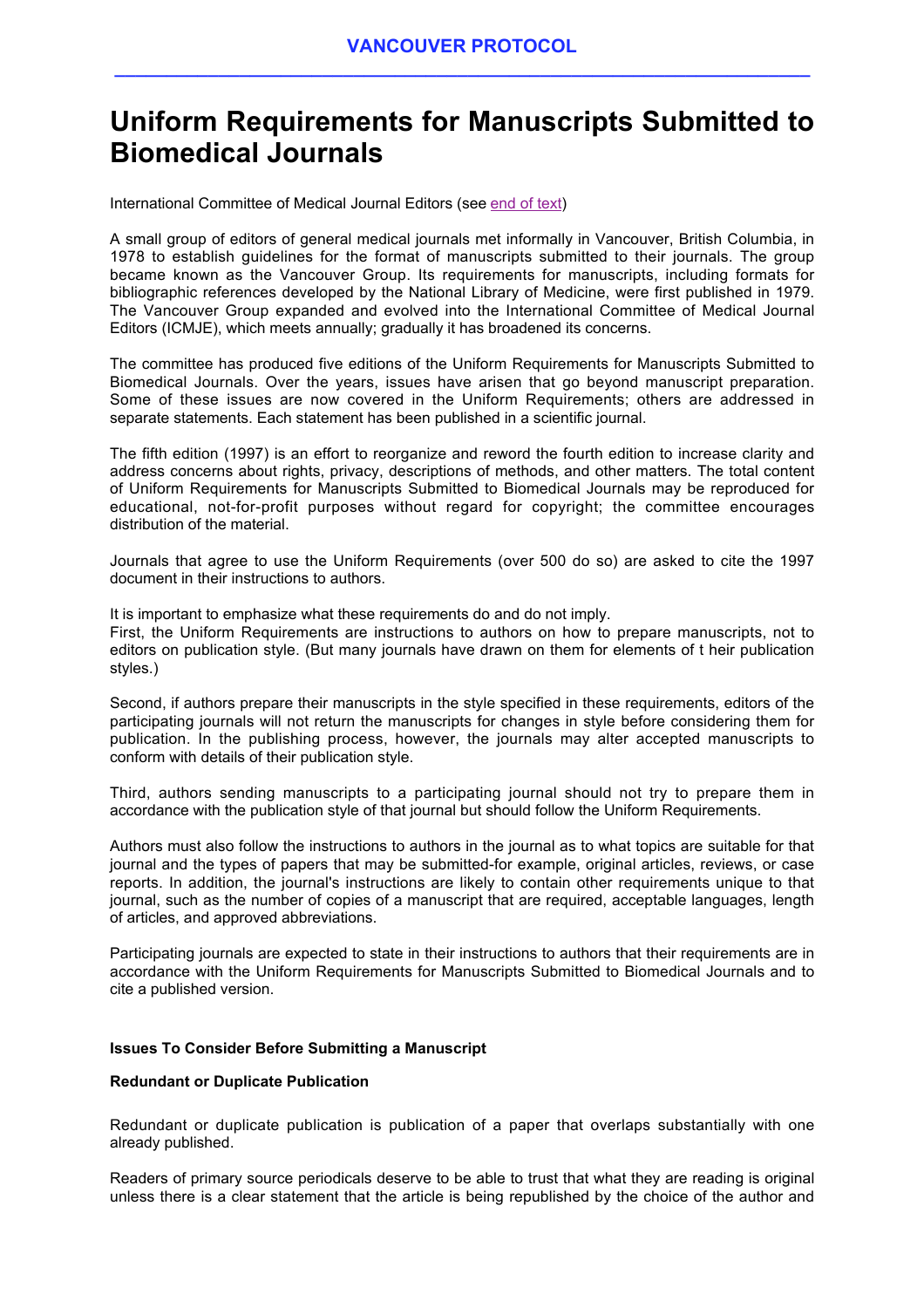editor. The bases of this position are international copyright laws, ethical conduct, and cost-effective use of resources.

Most journals do not wish to receive papers on work that has already been reported in large part in a published article or is contained in another paper that has been submitted or accepted for publication elsewhere, in print or in electronic media. This policy does not preclude the journal considering a paper that has been rejected by another journal, or a complete report that follows publication of a preliminary report, such as an abstract or poster displayed for colleagues at a professional meeting. Nor does it prevent journals considering a paper that has been presented at a scientific meeting but not published in full or that is being considered for publication in a proceedings or similar format. Press reports of scheduled meetings will not usually be regarded as breaches of this rule, but such reports should not be amplified by additional data or copies of tables and illustrations.

When submitting a paper, the author should always make a full statement to the editor about all submissions and previous reports that might be regarded as redundant or duplicate publication of the same or very similar work. The author should alert the editor if the work includes subjects about which a previous report has been published. Any such work should be referred to and referenced in the new paper. Copies of such material should be included with the submitted paper to help the editor decide how to handle the matter.

If redundant or duplicate publication is attempted or occurs without such notification, authors should expect editorial action to be taken. At the least, prompt rejection of the submitted manuscript should be expected. If the editor was not aware of the violations and the article has already been published, then a notice of redundant or duplicate publication will probably be published with or without the author's explanation or approval.

Preliminary release, usually to public media, of scientific information described in a paper that has been accepted but not yet published violates the policies of many journals. In a few cases, and only by arrangement with the editor, preliminary release of data may be acceptable-for example, if there is a public health emergency.

## **Acceptable Secondary Publication**

Secondary publication in the same or another language, especially in other countries, is justifiable, and can be beneficial, provided all of the following conditions are met.

- 1. The authors have received approval from the editors of both journals; the editor concerned with secondary publication must have a photocopy, reprint, or manuscript of the primary version.
- 2. The priority of the primary publication is respected by a publication interval of at least one week (unless specifically negotiated otherwise by both editors).
- 3. The paper for secondary publication is intended for a different group of readers; an abbreviated version could be sufficient.
- 4. The secondary version faithfully reflects the data and interpretations of the primary version.
- 5. The footnote on the title page of the secondary version informs readers, peers, and documenting agencies that the paper has been published in whole or in part and states the primary reference. A suitable footnote might read: "This article is based on a study first reported in the [title of journal, with full reference]."

Permission for such secondary publication should be free of charge.

## **Protection of Patients' Rights to Privacy**

Patients have a right to privacy that should not be infringed without informed consent. Identifying information should not be published in written descriptions, photographs, and pedigrees unless the information is essential for scientific purposes and the patient (or parent or guardian) gives written informed consent for publication. Informed consent for this purpose requires that the patient be shown the manuscript to be published.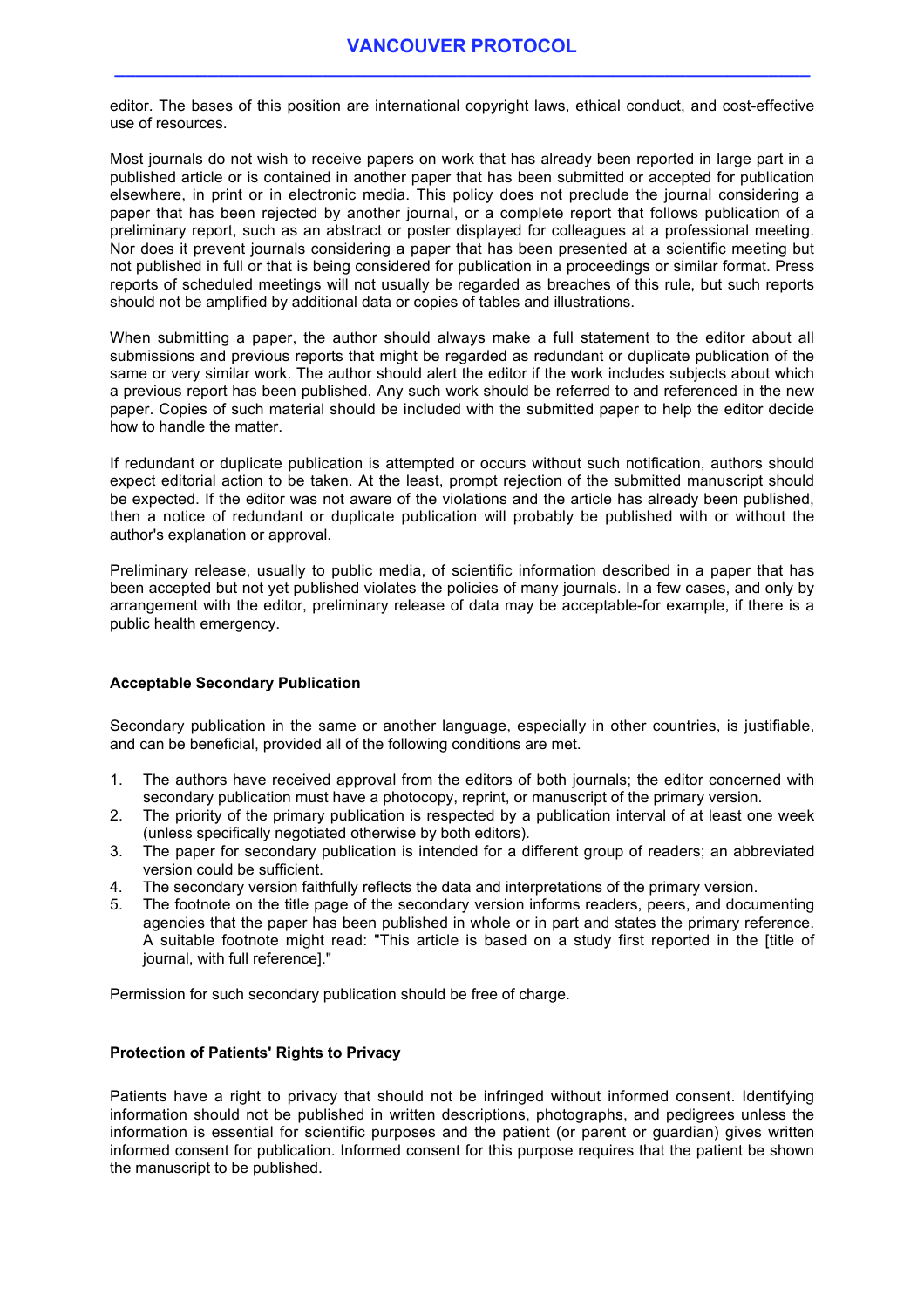Identifying details should be omitted if they are not essential, but patient data should never be altered or falsified in an attempt to attain anonymity. Complete anonymity is difficult to achieve, and informed consent should be obtained if there is any doubt. For example, masking the eye region in photographs of patients is inadequate protection of anonymity.

The requirement for informed consent should be included in the journal's instructions for authors. When informed consent has been obtained it should be indicated in the published article.

## **Requirements for Submission of Manuscripts**

## **Summary of Technical Requirements**

Double space all parts of manuscripts. Begin each section or component on a new page. Review the sequence: title page, abstract and key words, text, acknowledgments, references, tables (each on separate page), legends. Illustrations, unmounted prints, should be no larger than 203 254 mm (8 10 inches). Include permission to reproduce previously published material or to use illustrations that may identify human subjects. Enclose transfer of copyright and other forms. Submit required number of paper copies. Keep copies of everything submitted.

## **Preparation of Manuscript**

The text of observational and experimental articles is usually (but not necessarily) divided into sections with the headings Introduction, Methods, Results, and Discussion. Long articles may need subheadings within some sections (especially the Results and Discussion sections) to clarify their content. Other types of articles, such as case reports, reviews, and editorials, are likely to need other formats. Authors should consult individual journals for further guidance.

Type or print out the manuscript on white bond paper, 216 \_ 279 mm (8.5 \_ 11 inches), or ISO A4 (212 \_ 297 mm), with margins of at least 25 mm (1 inch). Type or print on only one side of the paper. Use double spacing throughout, including for the title page, abstract, text, acknowledgments, references, individual tables, and legends. Number pages consecutively, beginning with the title page. Put the page number in the upper or lower right-hand corner of each page.

## **Manuscripts on Disks**

For papers that are close to final acceptance, some journals require authors to provide a copy in electronic form (on a disk); they may accept a variety of word-processing formats or text (ASCII) files.

When submitting disks, authors should:

- 1. be certain to include a print-out of the version of the article that is on the disk;
- 2. put only the latest version of the manuscript on the disk;
- 3. name the file clearly;
- 4. label the disk with the format of the file and the file name;
- 5. provide information on the hardware and software used.

Authors should consult the journal's instructions to authors for acceptable formats, conventions for naming files, number of copies to be submitted, and other details.

**Title Page**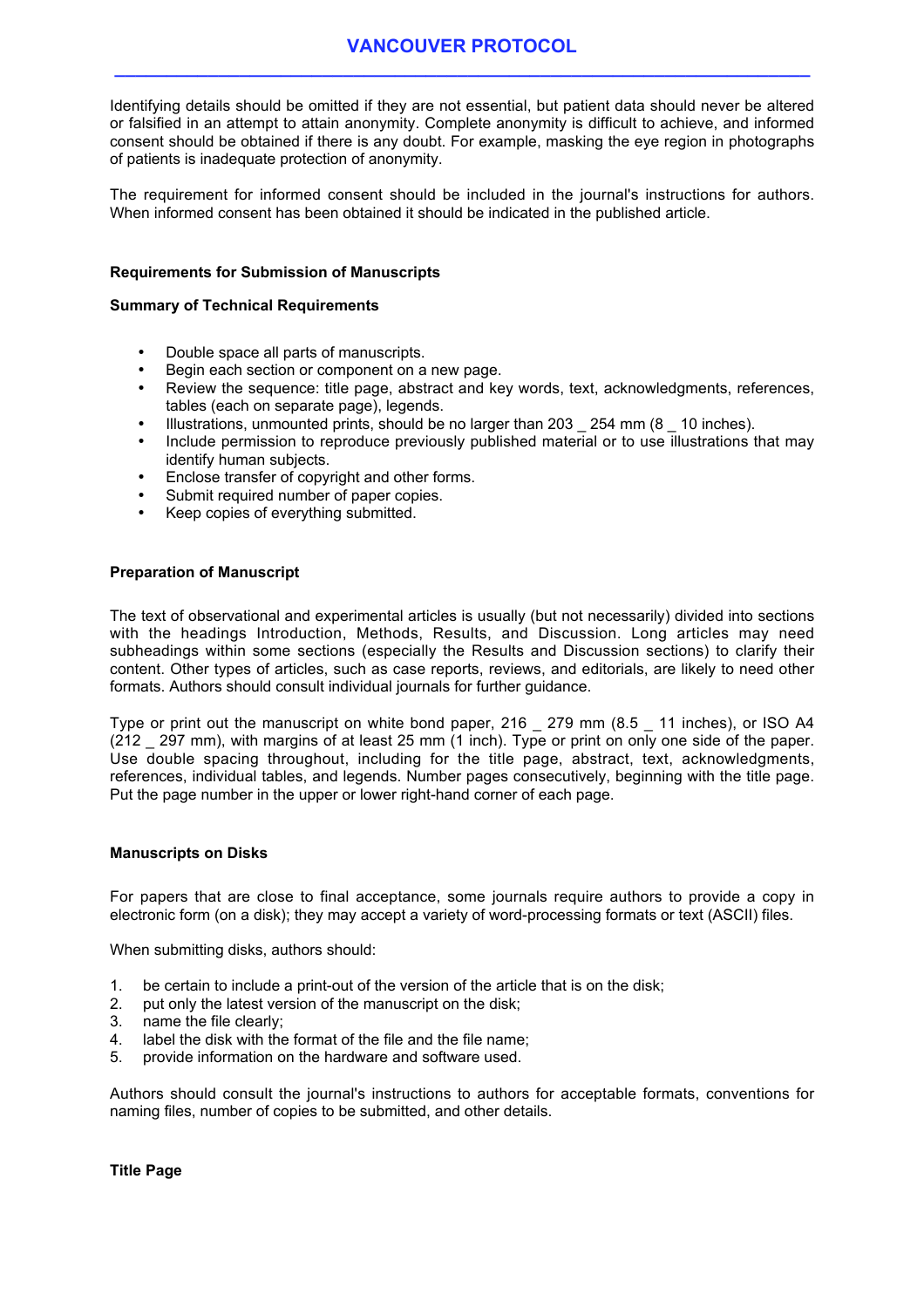The title page should carry 1) the title of the article, which should be concise but informative; 2) the name by which each author is known, with his or her highest academic degree(s) and institutional affiliation; 3) the name of the department(s) and institution(s) to which the work should be attributed; 4) disclaimers, if any; 5) the name and address of the author responsible for correspondence about the manuscript; 6) the name and address of the author to whom requests for reprints should be addressed or a statement that reprints will not be available from the authors; 7) source(s) of support in the form of grants, equipment, drugs, or all of these; and 8) a short running head or footline of no more than 40 characters (count letters and spaces) at the foot of the title page.

## **Authorship**

All persons designated as authors should qualify for authorship. Each author should have participated sufficiently in the work to take public responsibility for the content.

Authorship credit should be based only on substantial contributions to 1) conception and design, or analysis and interpretation of data; and to 2) drafting the article or revising it critically for important intellectual content; and on 3) final approval of the version to be published. Conditions 1, 2, and 3 must all be met. Participation solely in the acquisition of funding or the collection of data does not justify authorship. General supervision of the research group is not sufficient for authorship. Any part of an article critical to its main conclusions must be the responsibility of at least one author.

Editors may ask authors to describe what each contributed; this information may be published.

Increasingly, multicenter trials are attributed to a corporate author. All members of the group who are named as authors, either in the authorship position below the title or in a footnote, should fully meet the above criteria for authorship. Group members who do not meet these criteria should be listed, with their permission, in the Acknowledgments or in an appendix (*see* Acknowledgments).

The order of authorship should be a joint decision of the coauthors. Because the order is assigned in different ways, its meaning cannot be inferred accurately unless it is stated by the authors. Authors may wish to explain the order of authorship in a footnote. In deciding on the order, authors should be aware that many journals limit the number of authors listed in the table of contents and that the U.S. National Library of Medicine (NLM) lists in MEDLINE only the first 24 plus the last author when there are more than 25 authors.

## **Abstract and Key Words**

The second page should carry an abstract (of no more than 150 words for unstructured abstracts or 250 words for structured abstracts). The abstract should state the purposes of the study or investigation, basic procedures (selection of study subjects or laboratory animals; observational and analytical methods), main findings (giving specific data and their statistical significance, if possible), and the principal conclusions. It should emphasize new and important aspects of the study or observations.

Below the abstract authors should provide, and identify as such, 3 to 10 key words or short phrases that will assist indexers in cross-indexing the article and may be published with the abstract. Terms from the Medical Subject Headings (MeSH) list of *Index Medicus* should be used; if suitable MeSH terms are not yet available for recently introduced terms, present terms may be used.

## **Introduction**

State the purpose of the article and summarize the rationale for the study or observation. Give only strictly pertinent references and do not include data or conclusions from the work being reported.

#### **Methods**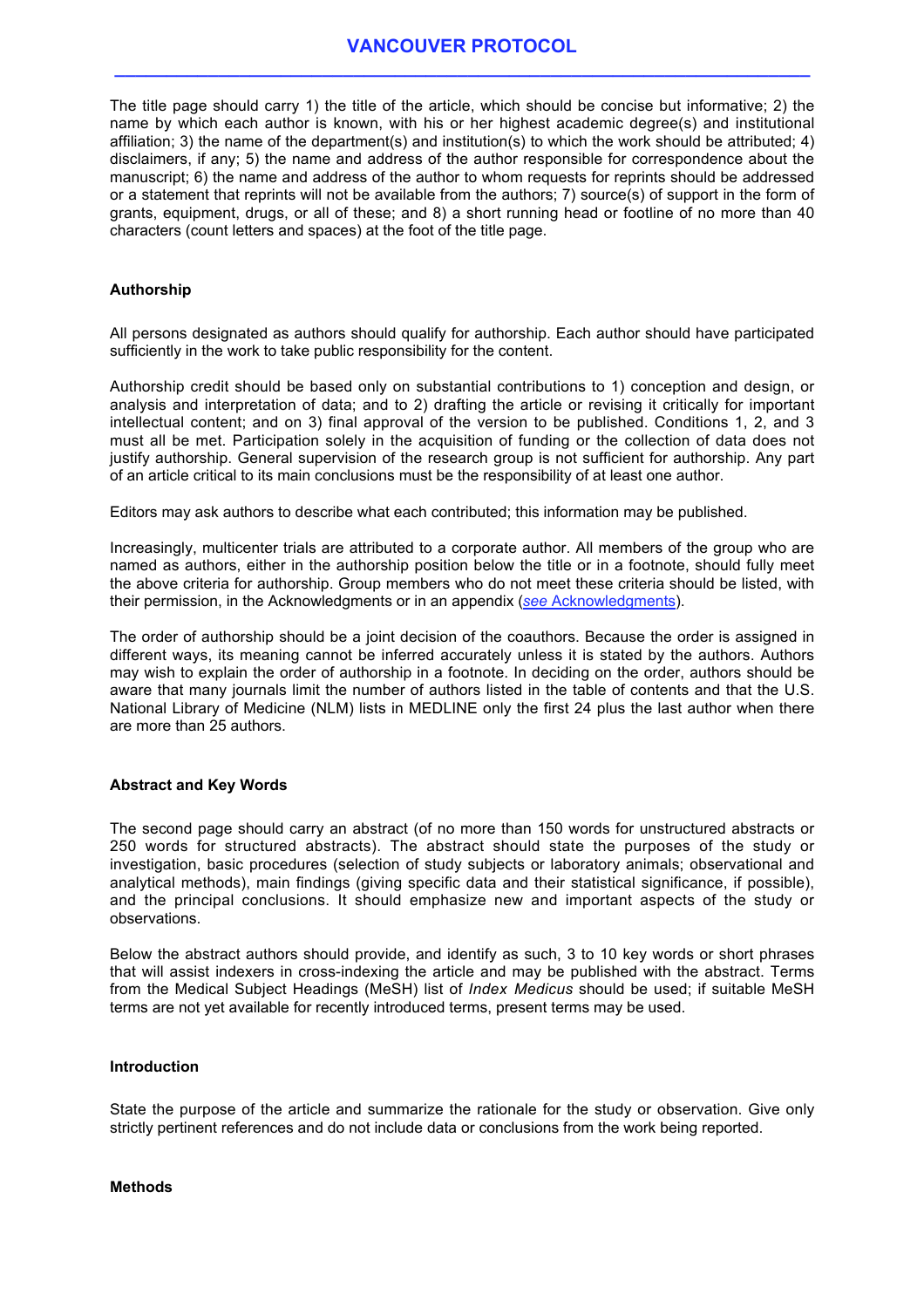Describe your selection of the observational or experimental subjects (patients or laboratory animals, including controls) clearly. Identify the age, sex, and other important characteristics of the subjects. The definition and relevance of race and ethnicity are ambiguous. Authors should be particularly careful about using these categories.

Identify the methods, apparatus (give the manufacturer's name and address in parentheses), and procedures in sufficient detail to allow other workers to reproduce the results. Give references to established methods, including statistical methods (see below); provide references and brief descriptions for methods that have been published but are not well known; describe new or substantially modified methods, give reasons for using them, and evaluate their limitations. Identify precisely all drugs and chemicals used, including generic name(s), dose(s), and route(s) of administration.

Reports of randomized clinical trials should present information on all major study elements, including the protocol (study population, interventions or exposures, outcomes, and the rationale for statistical analysis), assignment of interventions (methods of randomization, concealment of allocation to treatment groups), and the method of masking (blinding).

Authors submitting review manuscripts should include a section describing the methods used for locating, selecting, extracting, and synthesizing data. These methods should also be summarized in the abstract.

## *Ethics*

When reporting experiments on human subjects, indicate whether the procedures followed were in accordance with the ethical standards of the responsible committee on human experimentation (institutional or regional) and with the Helsinki Declaration of 1975, as revised in 1983. Do not use patients' names, initials, or hospital numbers, especially in illustrative material. When reporting experiments on animals, indicate whether the institution's or a national research council's guide for, or any national law on, the care and use of laboratory animals was followed.

## *Statistics*

Describe statistical methods with enough detail to enable a knowledgeable reader with access to the original data to verify the reported results. When possible, quantify findings and present them with appropriate indicators of measurement error or uncertainty (such as confidence intervals). Avoid relying solely on statistical hypothesis testing, such as the use of *P* values, which fails to convey important quantitative information. Discuss the eligibility of experimental subjects. Give details about randomization. Describe the methods for and success of any blinding of observations. Report complications of treatment. Give numbers of observations. Report losses to observation (such as dropouts from a clinical trial). References for the design of the study and statistical methods should be to standard works when possible (with pages stated) rather than to papers in which the designs or methods were originally reported. Specify any general-use computer programs used.

Put a general description of methods in the Methods section. When data are summarized in the Results section, specify the statistical methods used to analyze them. Restrict tables and figures to those needed to explain the argument of the paper and to assess its support. Use graphs as an alternative to tables with many entries; do not duplicate data in graphs and tables. Avoid nontechnical uses of technical terms in statistics, such as "random" (which implies a randomizing device), "normal," "significant," "correlations," and "sample." Define statistical terms, abbreviations, and most symbols.

## **Results**

Present your results in logical sequence in the text, tables, and illustrations. Do not repeat in the text all the data in the tables or illustrations; emphasize or summarize only important observations.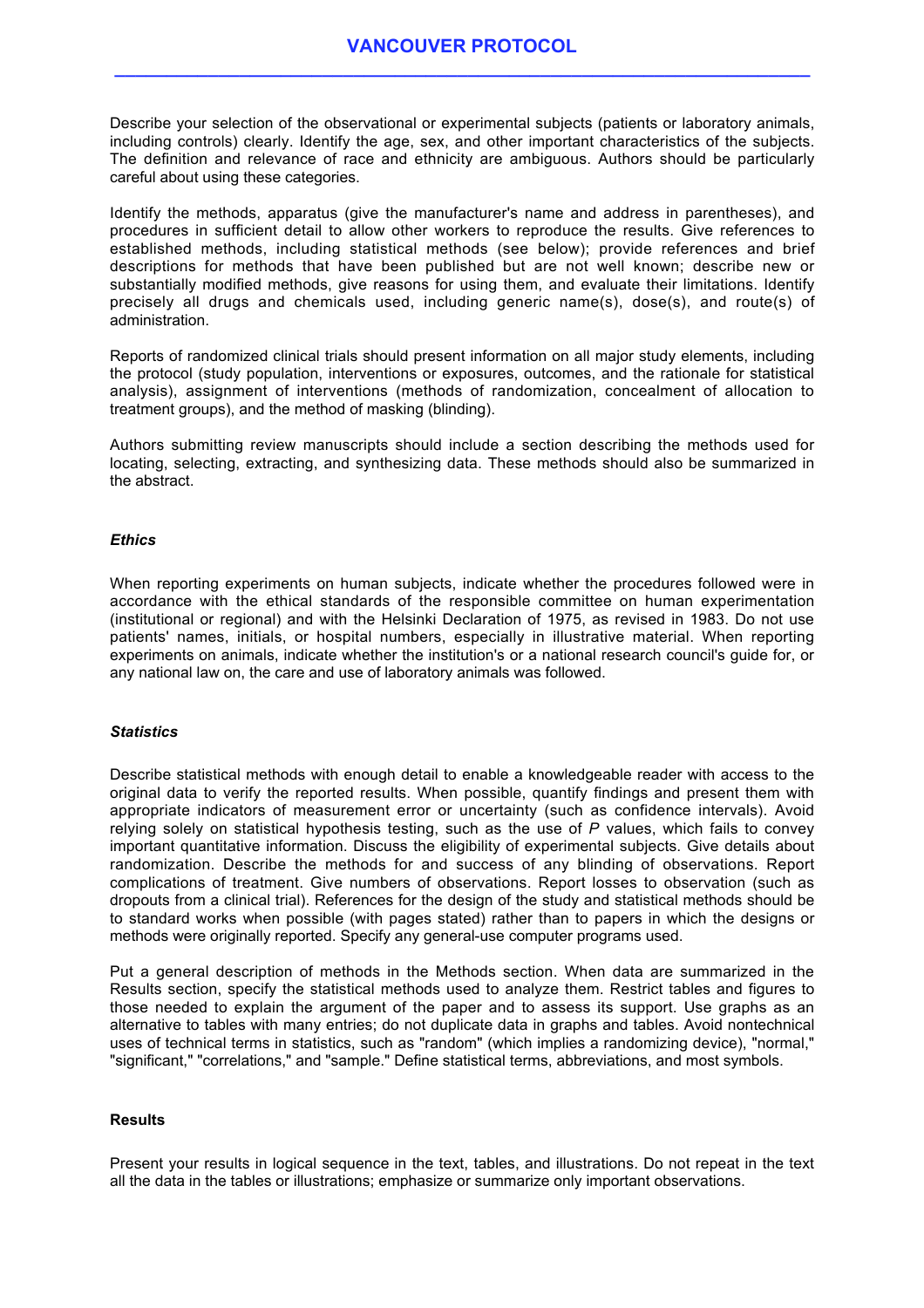## **Discussion**

Emphasize the new and important aspects of the study and the conclusions that follow from them. Do not repeat in detail data or other material given in the Introduction or the Results section. Include in the Discussion section the implications of the findings and their limitations, including implications for future research. Relate the observations to other relevant studies.

Link the conclusions with the goals of the study but avoid unqualified statements and conclusions not completely supported by the data. In particular, authors should avoid making statements on economic benefits and costs unless their manuscript includes economic data and analyses. Avoid claiming priority and alluding to work that has not been completed. State new hypotheses when warranted, but clearly label them as such. Recommendations, when appropriate, may be included.

#### **Acknowledgments**

At an appropriate place in the article (the title-page footnote or an appendix to the text; see the journal's requirements), one or more statements should specify 1) contributions that need acknowledging but do not justify authorship, such as general support by a departmental chair; 2) acknowledgments of technical help; 3) acknowledgments of financial and material support, which should specify the nature of the support; and 4) relationships that may pose a conflict of interest (*see* Conflict of Interest).

Persons who have contributed intellectually to the paper but whose contributions do not justify authorship may be named and their function or contribution described-for example, "scientific adviser," "critical review of study proposal," "data collection," or "participation in clinical trial." Such persons must have given their permission to be named. Authors are responsible for obtaining written permission from persons acknowledged by name, because readers may infer their endorsement of the data and conclusions.

Technical help should be acknowledged in a paragraph separate from that acknowledging other contributions.

#### **References**

References should be numbered consecutively in the order in which they are first mentioned in the text. Identify references in text, tables, and legends by Arabic numerals in parentheses. References cited only in tables or figure legends should be numbered in accordance with the sequence established by the first identification in the text of the particular table or figure.

Use the style of the examples below, which are based on the formats used by the NLM in *Index Medicus*. The titles of journals should be abbreviated according to the style used in *Index Medicus*. Consult the *List of Journals Indexed in Index Medicus*, published annually as a separate publication by the library and as a list in the January issue of *Index Medicus*. The list can also be obtained through the library's web site (http://www.nlm.nih.gov).

Avoid using abstracts as references. References to papers accepted but not yet published should be designated as "in press" or "forthcoming"; authors should obtain written permission to cite such papers as well as verification that they have been accepted for publication. Information from manuscripts submitted but not accepted should be cited in the text as "unpublished observations" with written permission from the source.

Avoid citing a "personal communication" unless it provides essential information not available from a public source, in which case the name of the person and date of communication should be cited in parentheses in the text. For scientific articles, authors should obtain written permission and confirmation of accuracy from the source of a personal communication.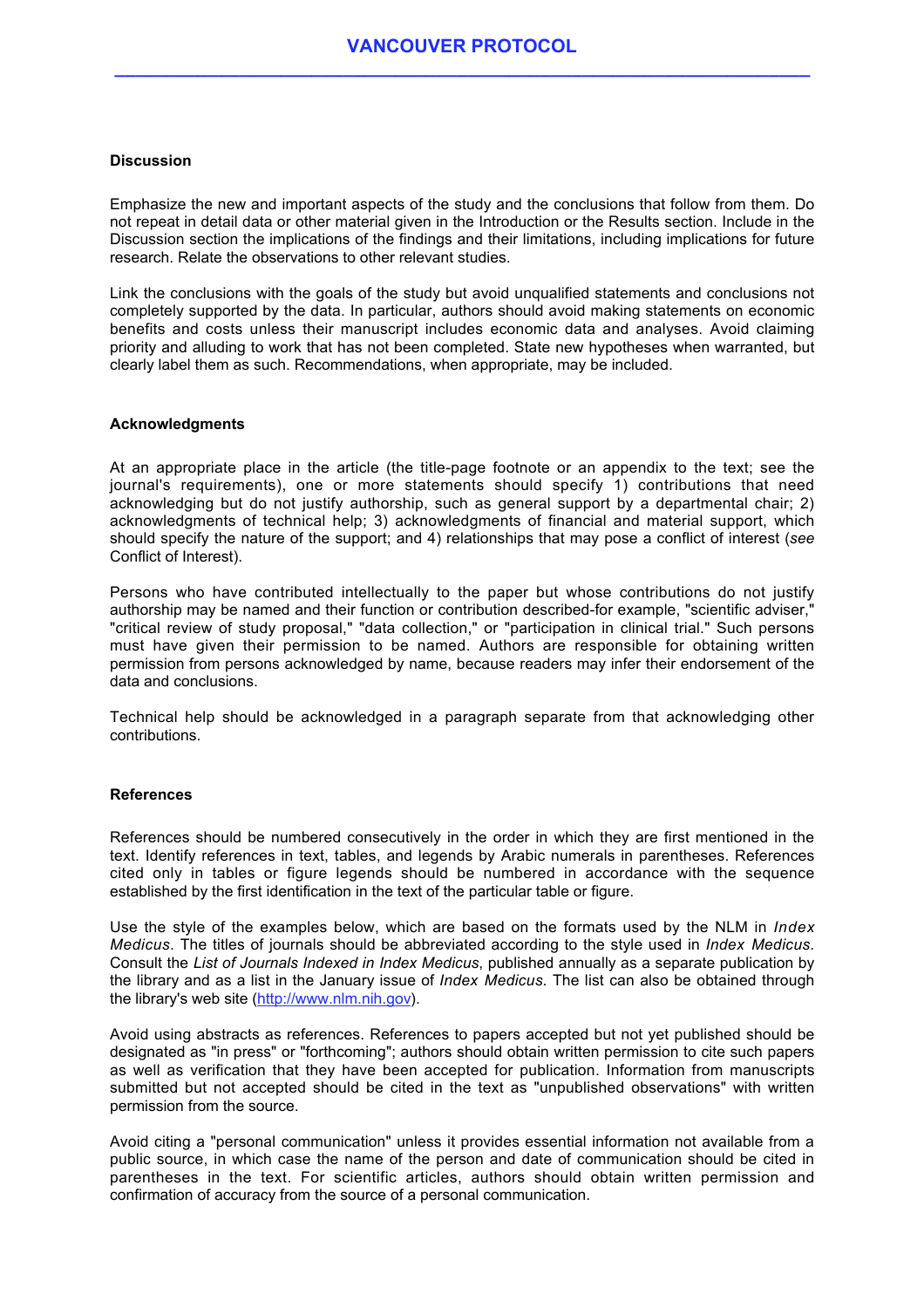The references must be verified by the author(s) against the original documents.

The Uniform Requirements style (the Vancouver style) is based largely on an ANSI standard style adapted by the NLM for its databases. Notes have been added where Vancouver style differs from the style now used by NLM.

## **Articles in Journals**

1. *Standard journal article*

List the first six authors followed by et al.

(Note: NLM now lists up through 25 authors; if there are more than 25 authors, NLM lists the first 24, then the last author, then et al.)

Vega KJ, Pina I, Krevsky B. Heart transplantation is associated with an increased risk for pancreatobiliary disease. Ann Intern Med 1996 Jun 1;124 (11):980-3.

As an option, if a journal carries continuous pagination throughout a volume (as man y medical journals do) the month and issue number may be omitted.

(Note: For consistency, the option is used throughout the examples in Uniform Requirements. NLM does not use the option.)

Vega KJ, Pina I, Krevsky B. Heart transplantation is associated with an increased risk for pancreatobiliary disease. Ann Intern Med 1996;124:980-3.

More than six authors:

Parkin DM, Clayton D, Black RJ, Masuyer E, Friedl HP, Ivanov E, et al. Childhood leukaemia in Europe after Chernobyl: 5 year follow-up. Br J Cancer 1996;73:1006- 12.

2. *Organization as author*

The Cardiac Society of Australia and New Zealand. Clinical exercise stress testing. Safety and performance guidelines. Med J Aust 1996; 164: 282-4.

3. *No author given*

Cancer in South Africa [editorial]. S Afr Med J 1994;84:15.

4. Article not in English

(Note: NLM translates the title to English, encloses the translation in square brackets, and adds an abbreviated language designator.)

Ryder TE, Haukeland EA, Solhaug JH. Bilateral infrapatellar seneruptur hostidligere frisk kvinne. Tidsskr Nor Laegeforen 1996;116:41-2.

5. *Volume with supplement*

Shen HM, Zhang QF. Risk assessment of nickel carcinogenicity and occupational lung cancer. Environ Health Perspect 1994;102 Suppl 1:275-82.

6. *Issue with supplement*

Payne DK, Sullivan MD, Massie MJ. Women's psychological reactions to breast cancer. Semin Oncol 1996;23(1 Suppl 2):89-97.

7. *Volume with part*

Ozben T, Nacitarhan S, Tuncer N. Plasma and urine sialic acid in non-insulin dependent diabetes mellitus. Ann Clin Biochem 1995;32(Pt 3):303-6.

8. *Issue with part*

Poole GH, Mills SM. One hundred consecutive cases of flap lacerations of the leg in ageing patients. N Z Med J 1994;107(986 Pt 1):377-8.

9. *Issue with no volume*

Turan I, Wredmark T, Fellander-Tsai L. Arthroscopic ankle arthrodesis in rheumatoid arthritis. Clin Orthop 1995;(320):110-4.

10. *No issue or volume*

Browell DA, Lennard TW. Immunologic status of the cancer patient and the effects of blood transfusion on antitumor responses. Curr Opin Gen Surg 1993:325-33.

11. *Pagination in Roman numerals*

Fisher GA, Sikic BI. Drug resistance in clinical oncology and hematology. Introduction. Hematol Oncol Clin North Am 1995 Apr;9(2):xi-xii.

12. *Type of article indicated as needed*

Enzensberger W, Fischer PA. Metronome in Parkinson's disease [letter]. Lancet 1996;347:1337. Clement J, De Bock R. Hematological complications of hantavirus nephropathy (HVN) [abstract]. Kidney Int 1992;42:1285.

13. *Article containing retraction*

Garey CE, Schwarzman AL, Rise ML, Seyfried TN. Ceruloplasmin gene defect associated with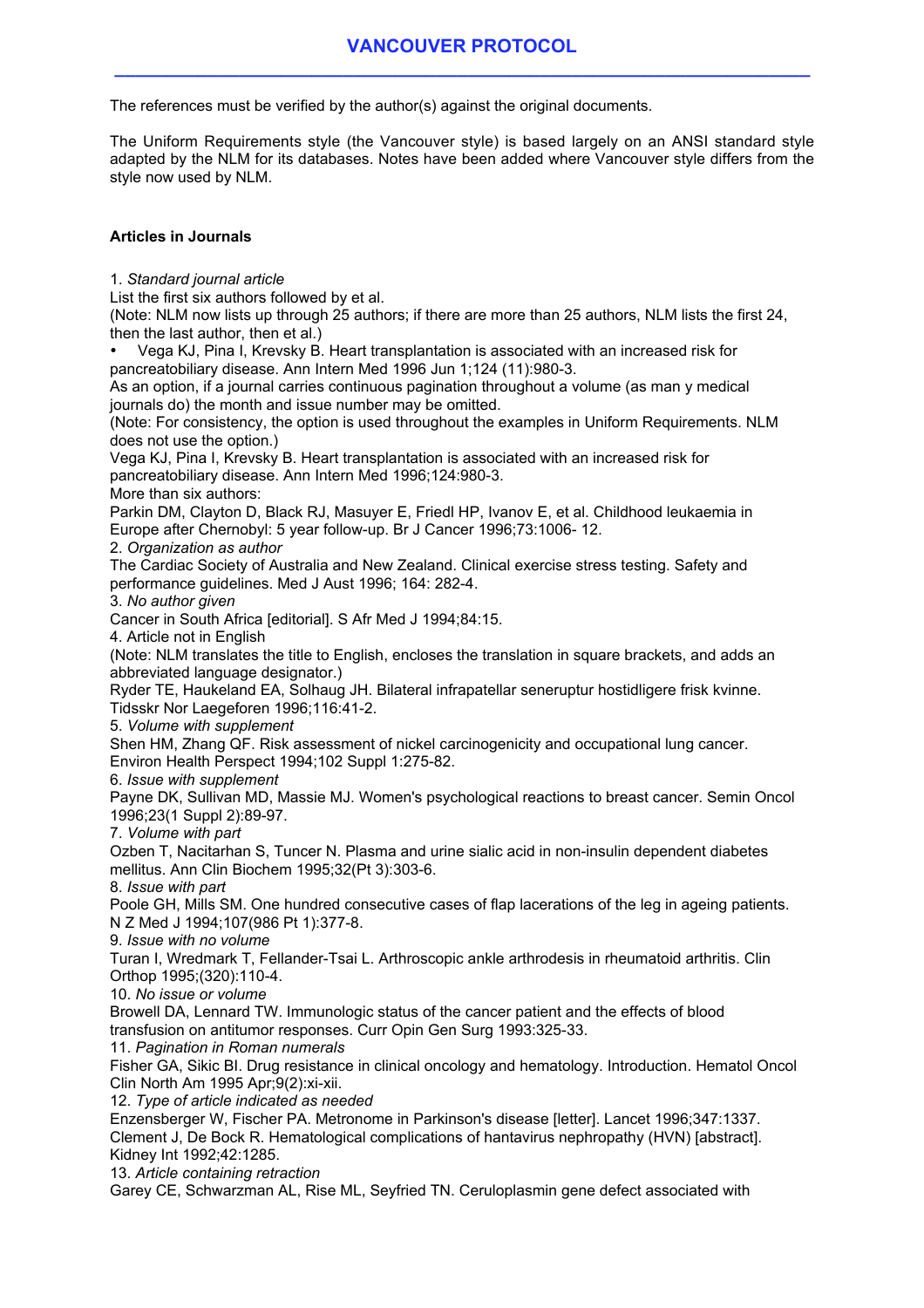epilepsy in EL mice [retraction of Garey CE, Schwarzman AL, Rise ML, Seyfried TN. In: Nat Genet 1994;6:426-31]. Nat Genet 1995;11:104.

## 14. *Article retracted*

Liou GI, Wang M, Matragoon S. Precocious IRBP gene expression during mouse development [retracted in Invest Ophthalmol Vis Sci 1994;35:3127]. Invest Ophthalmol Vis Sci 1994;35:1083-8. 15. *Article with published erratum*

Hamlin JA, Kahn AM. Herniography in symptomatic patients following inguinal hernia repair [published erratum appears in West J Med 1995;162:278]. West J Med 1995;162:28-31.

# *Books and Other Monographs*

(Note: Previous Vancouver style incorrectly had a comma rather than a semicolon between the publisher and the date.)

16. *Personal author(s)*

Ringsven MK, Bond D. Gerontology and leadership skills for nurses. 2nd ed. Albany (NY): Delmar Publishers; 1996.

17. *Editor(s), compiler(s) as author*

Norman IJ, Redfern SJ, editors. Mental health care for elderly people. New York: Churchill Livingstone; 1996.

18. *Organization as author and publisher*

Institute of Medicine (US). Looking at the future of the Medicaid program. Washington: The Institute; 1992.

19. *Chapter in a book*

(Note: Previous Vancouver style had a colon rather than a p before pagination.) Phillips SJ, Whisnant JP. Hypertension and stroke. In: Laragh JH, Brenner BM, editors. Hypertension: pathophysiology, diagnosis, and management. 2nd ed. New York: Raven Press; 1995. p. 465-78.

## 20. *Conference proceedings*

Kimura J, Shibasaki H, editors. Recent advances in clinical neurophysiology. Proceedings of the 10th International Congress of EMG and Clinical Neurophysiology; 1995 Oct 15-19; Kyoto, Japan. Amsterdam: Elsevier; 1996.

# 21. *Conference paper*

Bengtsson S, Solheim BG. Enforcement of data protection, privacy and security in medical informatics. In: Lun KC, Degoulet P, Piemme TE, Rienhoff O, editors. MEDINFO 92. Proceedings of the 7th World Congress on Medical Informatics; 1992 Sep 6-10; Geneva, Switzerland. Amsterdam: North-Holland; 1992. p. 1561-5.

## 22. *Scientific or technical report*

Issued by funding/sponsoring agency: Smith P, Golladay K. Payment for durable medical equipment billed during skilled nursing facility stays. Final report. Dallas (TX): Dept. of Health and Human Services (US), Office of Evaluation and Inspections; 1994 Oct. Report No.: HHSIGOEI69200860. Issued by performing agency: Field MJ, Tranquada RE, Feasley JC, editors. Health services research: work force and educational issues. Washington: National Academy Press; 1995. Contract No.: AHCPR282942008. Sponsored by the Agency for Health Care Policy and Research.

23. *Dissertation*

Kaplan SJ. Post-hospital home health care: the elderly's access and utilization [dissertation]. St. Louis (MO): Washington Univ.; 1995.

24. *Patent*

Larsen CE, Trip R, Johnson CR, inventors; Novoste Corporation, assignee. Methods for procedures related to the electrophysiology of the heart. US patent 5,529,067. 1995 Jun 25.

## **Other Published Material**

25. *Newspaper article*

Lee G. Hospitalizations tied to ozone pollution: study estimates 50,000 admissions annually. The Washington Post 1996 Jun 21;Sect. A:3 (col. 5).

26. *Audiovisual material*

HIV+/AIDS: the facts and the future [videocassette]. St. Louis (MO): Mosby-Year Book; 1995. 27. *Legal material*

Public law:

Preventive Health Amendments of 1993, Pub. L. No. 103-183, 107 Stat. 2226 (Dec. 14, 1993). Unenacted bill:

Medical Records Confidentiality Act of 1995, S. 1360, 104th Cong., 1st Sess. (1995).

Code of Federal Regulations:

Informed Consent, 42 C.F.R. Sect. 441.257 (1995).

Hearing:

Increased Drug Abuse: the Impact on the Nation's Emergency Rooms: Hearings Before the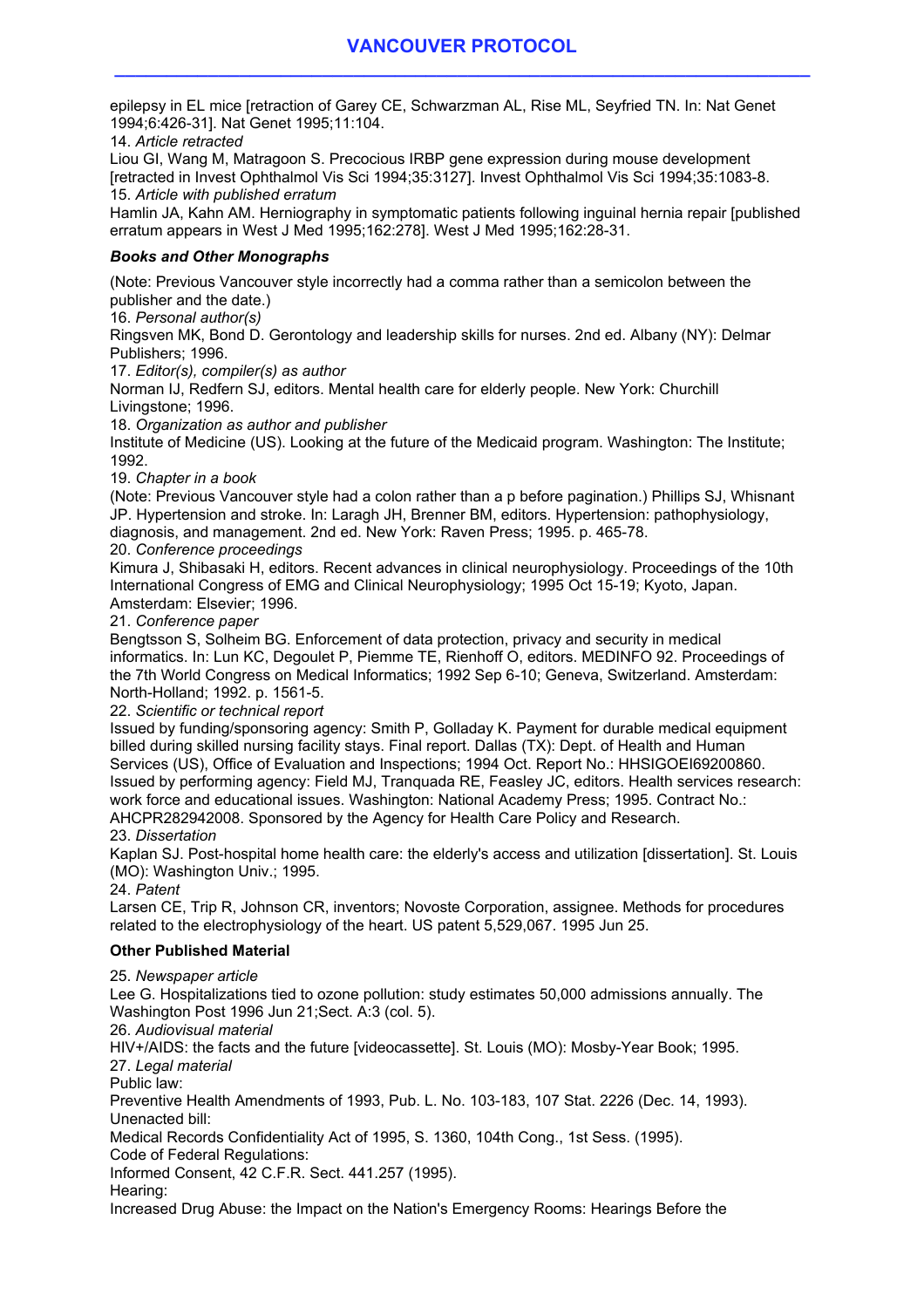Subcomm. on Human Resources and Intergovernmental Relations of the House Comm. on Government Operations, 103rd Cong., 1st Sess. (May 26, 1993). 28. *Map*

North Carolina. Tuberculosis rates per 100,000 population, 1990 [demographic map]. Raleigh: North Carolina Dept. of Environment, Health, and Natural Resources, Div. of Epidemiology; 1991. 29. *Book of the Bible*

The Holy Bible. King James version. Grand Rapids (MI): Zondervan Publishing House; 1995. Ruth 3:1-18.

30. *Dictionary and similar references*

Stedman's medical dictionary. 26th ed. Baltimore: Williams & Wilkins; 1995. Apraxia; p. 119-20. 31. *Classical material*

The Winter's Tale: act 5, scene 1, lines 13-16. The complete works of William Shakespeare. London: Rex; 1973.

## *Unpublished Material*

## 32. *In press*

(Note: NLM prefers "forthcoming" because not all items will be printed.) Leshner AI. Molecular mechanisms of cocaine addiction. N Engl J Med. In press 1996.

## **Electronic Material**

33. *Journal article in electronic format*

Morse SS. Factors in the emergence of infectious diseases. Emerg Infect Dis [serial online] 1995 Jan-Mar [cited 1996 Jun 5];1(1):[24 screens]. Available from: URL: http://www.cdc.gov/ncidod/EID/eid.htm 34. *Monograph in electronic format*

CDI, clinical dermatology illustrated [monograph on CD-ROM]. Reeves JRT, Maibach H. CMEA Multimedia Group, producers. 2nd ed. Version 2.0. San Diego: CMEA; 1995.

## 35. *Computer file*

Hemodynamics III: the ups and downs of hemodynamics [computer program]. Version 2.2. Orlando (FL): Computerized Educational Systems; 1993.

## **Tables**

Type or print out each table with double spacing on a separate sheet of paper. Do not submit tables as photographs. Number tables consecutively in the order of their first citation in the text and supply a brief title for each. Give each column a short or abbreviated heading. Place explanatory matter in footnotes, not in the heading. Explain in footnotes all nonstandard abbreviations that are used in each table. For footnotes use the following symbols, in this sequence:



Identify statistical measures of variations, such as standard deviation and standard error of the mean.

Do not use internal horizontal and vertical rules.

Be sure that each table is cited in the text.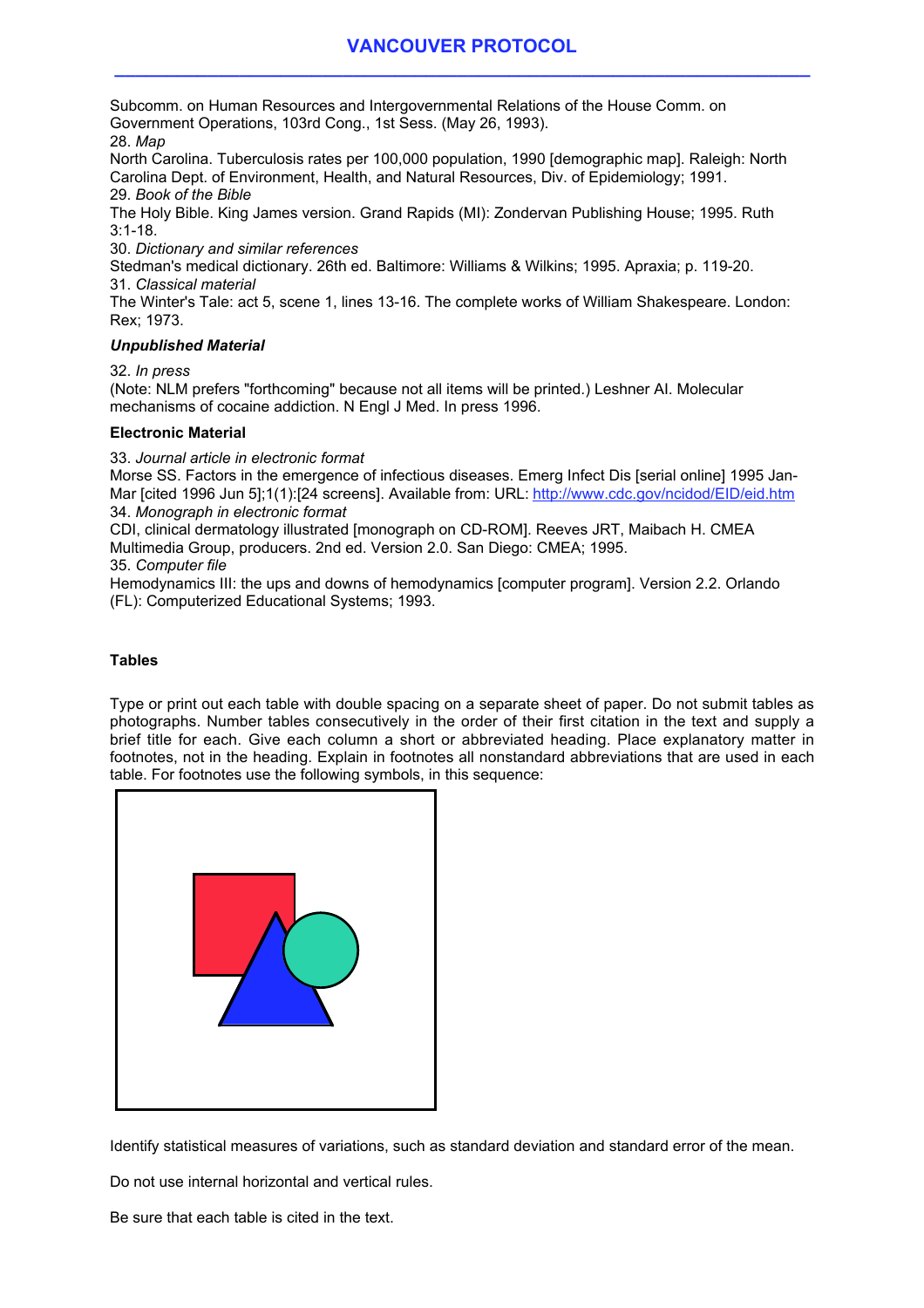If you use data from another published or unpublished source, obtain permission and acknowledge them fully.

The use of too many tables in relation to the length of the text may produce difficulties in the layout of pages. Examine issues of the journal to which you plan to submit your paper to estimate how many tables can be used per 1000 words of text.

The editor, on accepting a paper, may recommend that additional tables containing important backup data too extensive to publish be deposited with an archival service, such as the National Auxiliary Publication Service in the United States, or made available by the authors. In that event an appropriate statement will be added to the text. Submit such tables for consideration with the paper.

## **Illustrations (Figures)**

Submit the required number of complete sets of figures. Figures should be professionally drawn and photographed; freehand or typewritten lettering is unacceptable. Instead of original drawings, x-ray films, and other material, send sharp, glossy, black-and-white photographic prints, usually 127 173 mm  $(5 \t 7$  inches) but no larger than  $203 \t 254$  mm  $(8 \t 10$  inches).

Letters, numbers, and symbols should be clear and even throughout and of sufficient size that when reduced for publication each item will still be legible. Titles and detailed explanations belong in the legends for illustrations not on the illustrations themselves.

Each figure should have a label pasted on its back indicating the number of the figure, author's name, and top of the figure. Do not write on the back of figures or scratch or mar them by using paper clips. Do not bend figures or mount them on cardboard.

Photomicrographs should have internal scale markers. Symbols, arrows, or letters used in photomicrographs should contrast with the background.

If photographs of people are used, either the subjects must not be identifiable or their pictures must be accompanied by written permission to use the photograph (*see* Protection of Patients' Rights to Privacy).

Figures should be numbered consecutively according to the order in which they have been first cited in the text. If a figure has been published, acknowledge the original source and submit written permission from the copyright holder to reproduce the material. Permission is required irrespective of authorship or publisher except for documents in the public domain.

For illustrations in color, ascertain whether the journal requires color negatives, positive transparencies, or color prints. Accompanying drawings marked to indicate the region to be reproduced may be useful to the editor. Some journals publish illustrations in color only if the author pays for the extra cost.

## **Legends for Illustrations**

Type or print out legends for illustrations using double spacing, starting on a separate page, with Arabic numerals corresponding to the illustrations. When symbols, arrows, numbers, or letters are used to identify parts of the illustrations, identify and explain each one clearly in the legend. Explain the internal scale and identify the method of staining in photomicrographs.

## **Units of Measurement**

Measurements of length, height, weight, and volume should be reported in metric units (meter, kilogram, or liter) or their decimal multiples.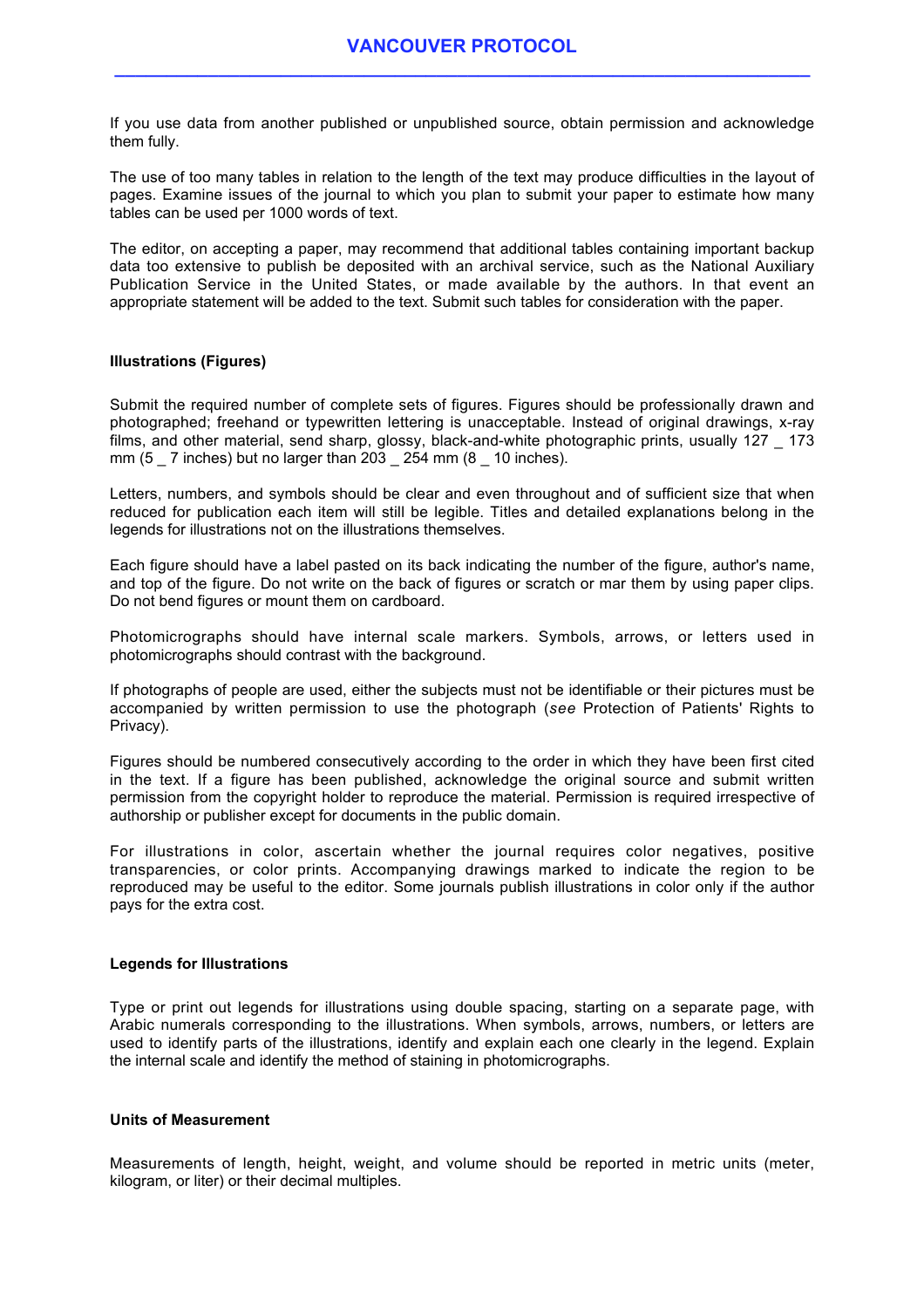Temperatures should be given in degrees Celsius. Blood pressures should be given in millimeters of mercury.

All hematologic and clinical chemistry measurements should be reported in the metric system in terms of the International System of Units (SI). Editors may request that alternative or non-SI units be added by the authors before publication.

## **Abbreviations and Symbols**

Use only standard abbreviations. Avoid abbreviations in the title and abstract. The full term for which an abbreviation stands should precede its first use in the text unless it is a standard unit of measurement.

## **Sending the Manuscript to the Journal**

Send the required number of copies of the manuscript in a heavy-paper envelope, enclosing the copies and figures in cardboard, if necessary, to prevent the photographs from being bent.

Place photographs and transparencies in a separate heavy-paper envelope.

Manuscripts must be accompanied by a covering letter signed by all coauthors. This must include 1) information on prior or duplicate publication or submission elsewhere of any part of the work as defined earlier in this document; 2) a statement of financial or other relationships that might lead to a conflict of interest (*see* below); 3) a statement that the manuscript has been read and approved by all the authors, that the requirements for authorship as stated earlier in this document have been met, and that each author believes that the manuscript represents honest work; and 4) the name, address, and telephone number of the corresponding author, who is responsible for communicating with the other authors about revisions and final approval of the proofs. The letter should give any additional information that may be helpful to the editor, such as the type of article in the particular journal that the manuscript represents and whether the author(s) would be willing to meet the cost of reproducing color illustrations.

The manuscript must be accompanied by copies of any permissions to reproduce published material, to use illustrations or report information about identifiable people, or to name people for their contributions.

## **Separate Statements**

## **Definition of a Peer-Reviewed Journal**

A peer-reviewed journal is one that has submitted most of its published articles for review by experts who are not part of the editorial staff. The number and kind of manuscripts sent for review, the number of reviewers, the reviewing procedures, and the use made of the reviewers' opinions may vary, and therefore each journal should publicly disclose its policies in its instructions to authors for the benefit of readers and potential authors.

## **Editorial Freedom and Integrity**

Owners and editors of medical journals have a common endeavor-the publication of a reliable and readable journal, produced with due respect for the stated aims of the journal and for costs. The functions of owners and editors, however, are different. Owners have the right to appoint and dismiss editors and to make important business decisions in which editors should be involved to the fullest extent possible. Editors must have full authority for determining the editorial content of the journal. This concept of editorial freedom should be resolutely defended by editors even to the extent of their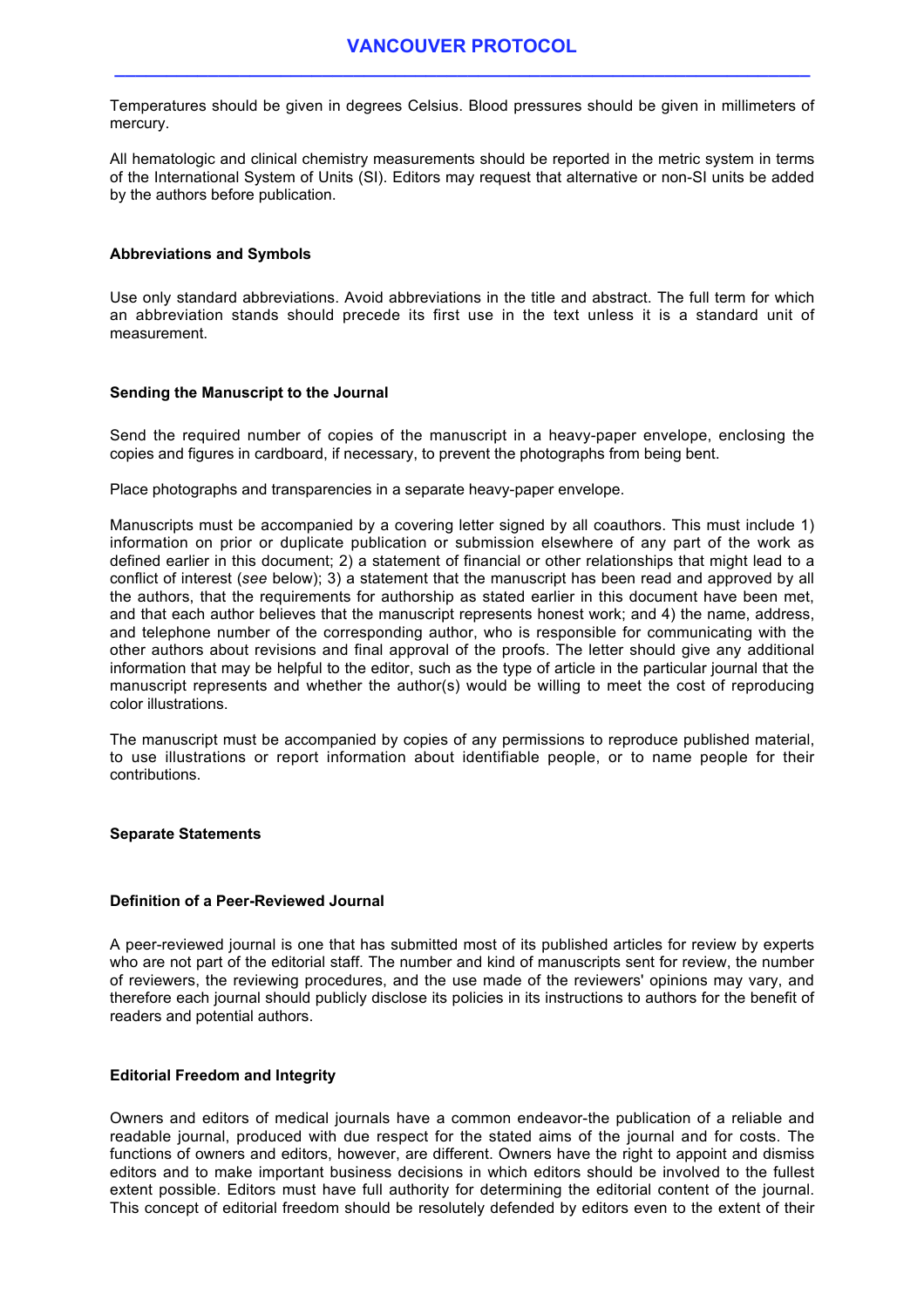placing their positions at stake. To secure this freedom in practice, the editor should have direct access to the highest level of ownership, not only to a delegated manager.

Editors of medical journals should have a contract that clearly states the editor's rights and duties in addition to the general terms of the appointment and that defines mechanisms for resolving conflict.

An independent editorial advisory board may be useful in helping the editor establish and maintain editorial policy.

All editors and editors' organizations have the obligation to support the concept of editorial freedom and to draw major transgressions of such freedom to the attention of the international medical community.

## **Conflict of Interest**

Conflict of interest for a given manuscript exists when a participant in the peer review and publication process-author, reviewer, and editor-has ties to activities that could inappropriately influence his or her judgment, whether or not judgment is in fact affected. Financial relationships with industry (for example, through employment, consultancies, stock ownership, honoraria, expert testimony), either directly or through immediate family, are usually considered to be the most important conflicts of interest. However, conflicts can occur for other reasons, such as personal relationships, academic competition, and intellectual passion.

Public t rust in the peer review process and the credibility of published articles depend in part on how well conflict of interest is handled during writing, peer review, and editorial decision making. Bias can often be identified and eliminated by careful attention to the scientific methods and conclusions of the work. Financial relationships and their effects are less easily detected than other conflicts of interest. Participants in peer review and publication should disclose their conflicting interests, and the information should be made available so that others can judge their effects for themselves. Because readers may be less able to detect bias in review articles and editorials than in reports of original research, some journals do not accept reviews and editorials from authors with a conflict of interest.

## *Authors*

When they submit a manuscript, whether an article or a letter, authors are responsible for recognizing and disclosing financial and other conflicts of interest that might bias the ir work. They should acknowledge in the manuscript all financial support for the work and other financial or personal connections to the work.

## *Reviewers*

External peer reviewers should disclose to editors any conflicts of interest that could bias their opinions of the manuscript, and they should disqualify themselves from reviewing specific manuscripts if they believe it to be appropriate. The editors must be made aware of reviewers' conflicts of interest to interpret the reviews and judge for themselves whether the reviewer should be disqualified. Reviewers should not use knowledge of the work, before its publication, to further their own interests.

## *Editors and Staff*

Editors who make final decisions about manuscripts should have no personal financial involvement in any of the issues they might judge. Other members of the editorial staff, if they participate in editorial decisions, should provide editors with a current description of their financial interests (as they might relate to editorial judgments) and disqualify themselves from any decisions where they have a conflict of interest. Published articles and letters should include a description of all financial support and any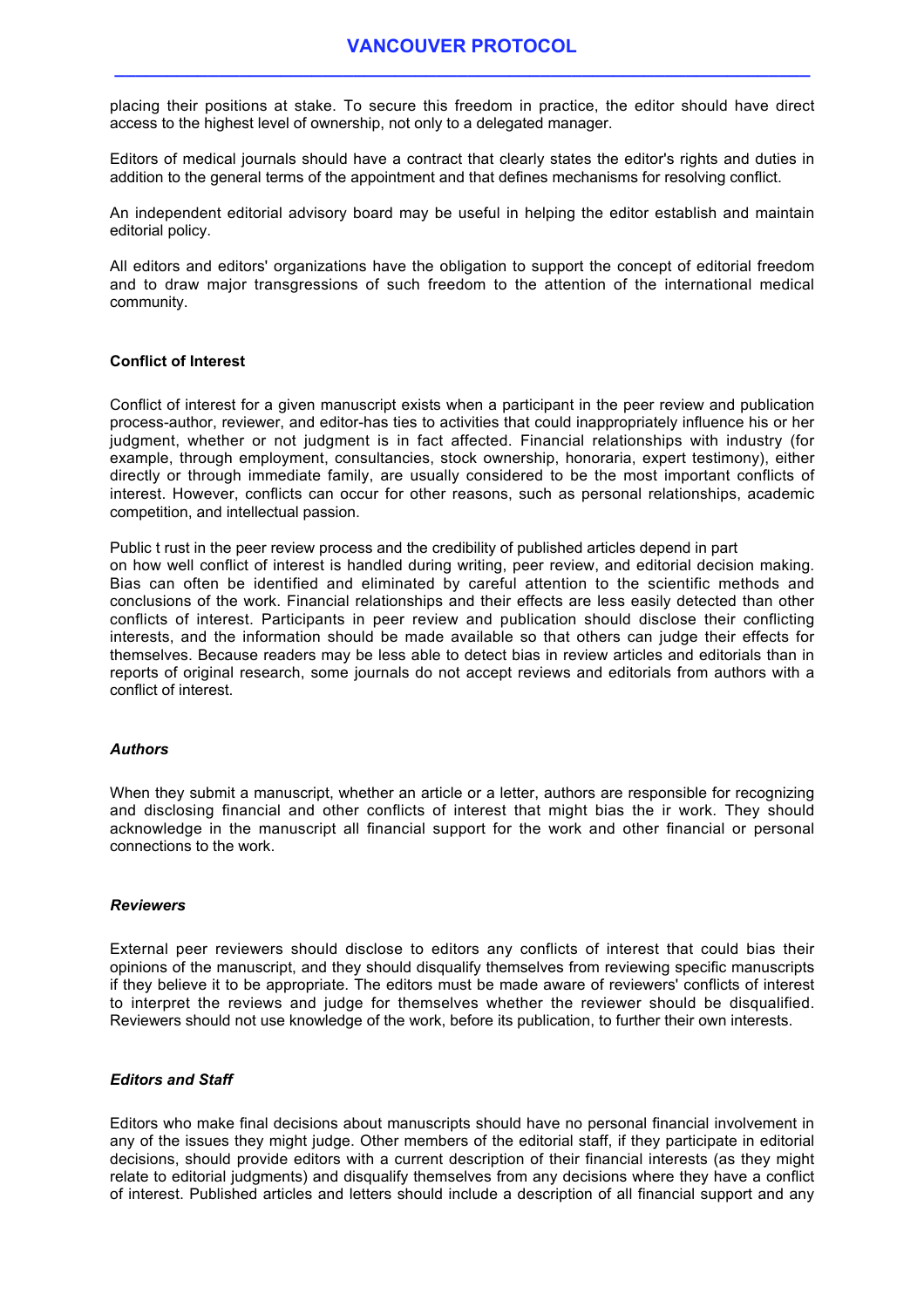conflict of interest that, in the editors' judgment, readers should know about. Editorial staff should not use the information gained through working with manuscripts for private gain.

## **Corrections, Retractions, and "Expressions of Concern" about Research Findings**

Editors must assume initially that authors are reporting work based on honest observations. Nevertheless, two types of difficulty may arise.

First, errors may be noted in published articles that require the publication of a correction or erratum of part of the work. It is conceivable that an error could be so serious as to vitiate the entire body of the work, but this is unlikely and should be handled by editors and authors on an individual basis. Such an error should not be confused with inadequacies exposed by the emergence of new scientific information in the normal course of research. The latter require no corrections or withdrawals.

The second type of difficulty is scientific fraud. If substantial doubts arise about the honesty of work, either submitted or published, it is the editor's responsibility to ensure that the question is appropriately pursued (including possible consultation with the authors). However, it is not the task of editors to conduct a full investigation or to make a determination; that responsibility lies with the institution where the work was done or with the funding agency. The editor should be promptly informed of the final decision, and if a fraudulent paper has been published, the journal must print a retraction. If this method of investigation does not result in a satisfactory conclusion, the editor may choose to publish an expression of concern with an explanation.

The retraction or expression of concern, so labeled, should appear on a numbered page in a prominent section of the journal, be listed in the contents page, and include in its heading the title of the original article. It should not simply be a letter to the editor. Ideally, the first author should be the same in the retraction as in the article, although under certain circumstances the editor may accept retractions by other responsible people. The text of the retraction should explain why the article is being retracted and include a bibliographic reference to it.

The validity of previous work by the author of a fraudulent paper cannot be assumed. Editors may ask the author's institution to assure them of the validity of earlier work published in their journals or to retract it. If this is not done they may choose to publish an announcement to the effect that the validity of previously published work is not assured.

## **Confidentiality**

Manuscripts should be reviewed with due respect for authors' confidentiality. In submitting their manuscripts for review, authors entrust editors with the results of their scientific work and creative effort, on which their reputation and career may depend. Authors' rights may be violated by disclosure of the confidential details of the review of their manuscript. Reviewers also have rights to confidentiality, which must be respected by the editor. Confidentiality may have to be breached if dishonesty or fraud is alleged but otherwise must be honored.

Editors should not disclose information about manuscripts (including their receipt, their content, their status in the reviewing process, their criticism by reviewers, or their ultimate fate) to anyone other than the authors themselves and reviewers.

Editors should make clear to their reviewers that manuscripts sent for review are privileged communications and are the private property of the authors. Therefore, reviewers and members of the editorial staff should respect the authors' rights by not publicly discussing the authors' work or appropriating their ideas before the manuscript is published. Reviewer s should not be allowed to make copies of the manuscript for their files and should be prohibited from sharing it with others, except with the permission of the editor. Editors should not keep copies of rejected manuscripts.

Opinions differ on whether reviewers should remain anonymous. Some editors require their reviewers to sign the comments returned to authors, but most either request that reviewers' comments not be signed or leave the choice to the reviewer. When comments are not signed the reviewers' identity must not be revealed to the author or anyone else.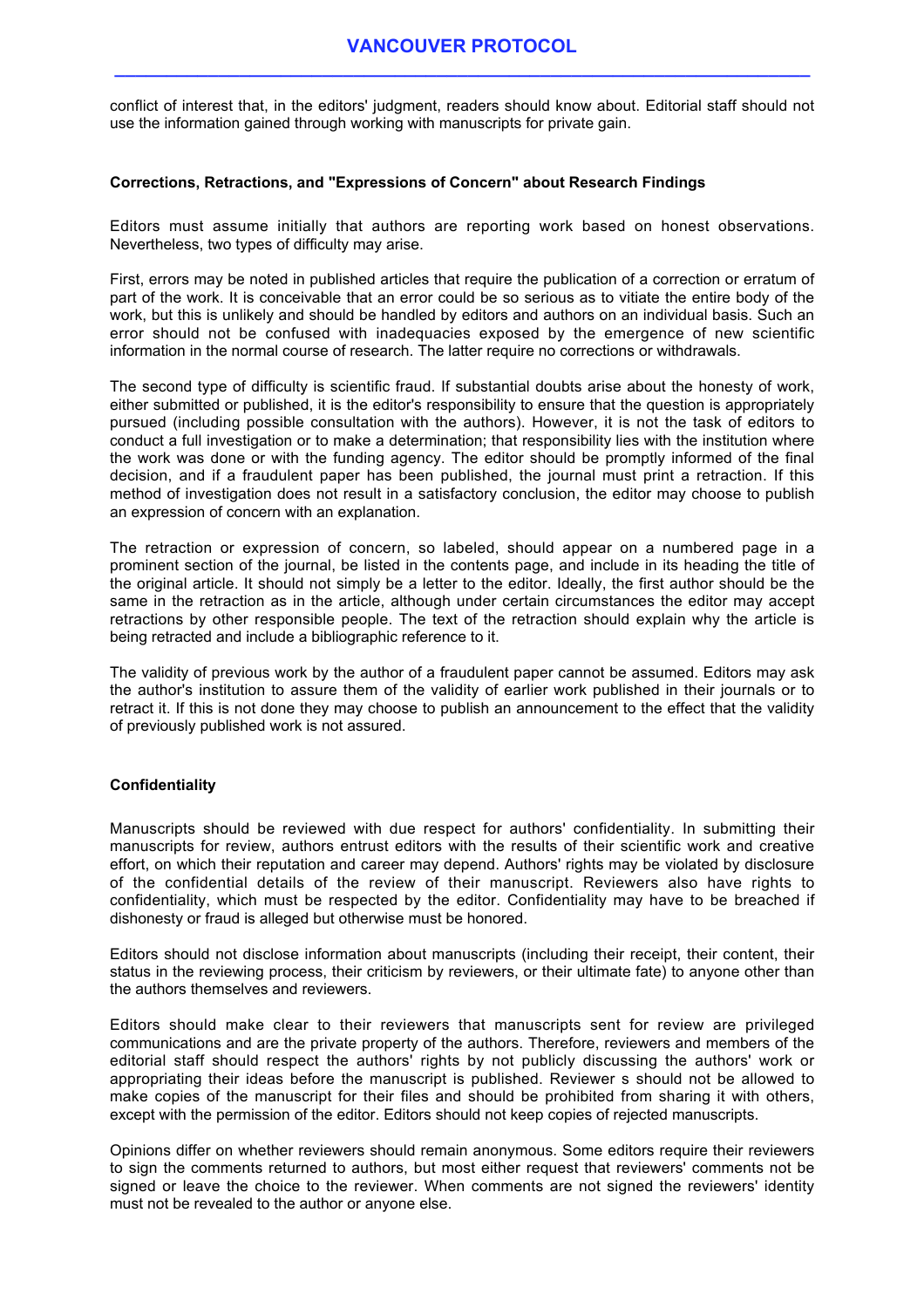Some journals publish reviewers' comments with the manuscript. No such procedure should be adopted without the consent of the authors and reviewers. However, reviewers' comments may be sent to other reviewers of the same manuscript, and reviewers may be notified of the editor's decision.

## **Medical Journals and the Popular Media**

The public's interest in news of medical research has led the popular media to compete vigorously to get information about research as soon as possible. Researchers and institutions sometimes encourage the reporting of research in the popular media before full publication in a scientific journal by holding a press conference or giving interviews.

The public is entitled to important medical information without unreasonable delay, and editors have a responsibility to play their part in this process. Doctors, however, need to have reports available in full detail before they can advise their patients about the reports' conclusions. In addition, media reports of scientific research before the work has been peer reviewed and fully published may lead to the dissemination of inaccurate or premature conclusions.

Editors may find the following recommendations useful as they seek to establish policies on these issues.

- 1. Editors can foster the orderly transmission of medical information from researchers, through peerreviewed journals, to the public. This can be accomplished by an agreement with authors that they will not publicize their work while their manuscript is under consideration or awaiting publication and an agreement with the media that they will not release stories before publication in the journal, in return for which the journal will cooperate with them in preparing accurate stories (*see* below).
- 2. Very little medical research has such clear and urgently important clinical implications for the public's health that the news must be released before full publication in a journal. In such exceptional circumstances, however, appropriate authorities responsible for public health should make the decision and should be responsible for the advance dissemination of information to physicians and the media. If the author and the appropriate authorities wish to have a manuscript considered by a particular journal, the editor should be consulted before any public release. If editors accept the need for immediate release, they should waive their policies limiting prepublication publicity.
- 3. Policies designed to limit prepublication publicity should not apply to accounts in the media of presentations at scientific meetings or to the abstracts from these meetings (*see* Redundant or Duplicate Publication). Researchers who present their work at a scientific meeting should feel free to discuss their presentations with reporters, but they should be discouraged from offering more detail about their study than was presented in their talk.
- 4. When an article is soon to be published, editors may wish to help the media prepare accurate reports by providing news releases, answering questions, supplying advance copies of the journal, or referring reporters to the appropriate experts. This assistance should be contingent on the media's cooperation in timing their release of stories to coincide with the publication of the article.

## **Advertising**

Most medical journals carry advertising, which generates income for their publishers, but advertising must not be allowed to influence editorial decisions. Editors must have full responsibility for advertising policy. Readers should be able to distinguish readily between advertising and editorial material. The juxtaposition of editorial and advertising material on the same products or subjects should be avoided, and advertising should not be sold on the condition that it will appear in the same issue as a particular article.

Journals should not be dominated by advertising, but editors should be careful about publishing advertisements from only one or two advertisers as readers may perceive that the editor has been influenced by these advertisers.

Journals should not carry advertisements for products that have proved to be seriously harmful to health-for example, tobacco. Editors should ensure that existing standards for advertisements are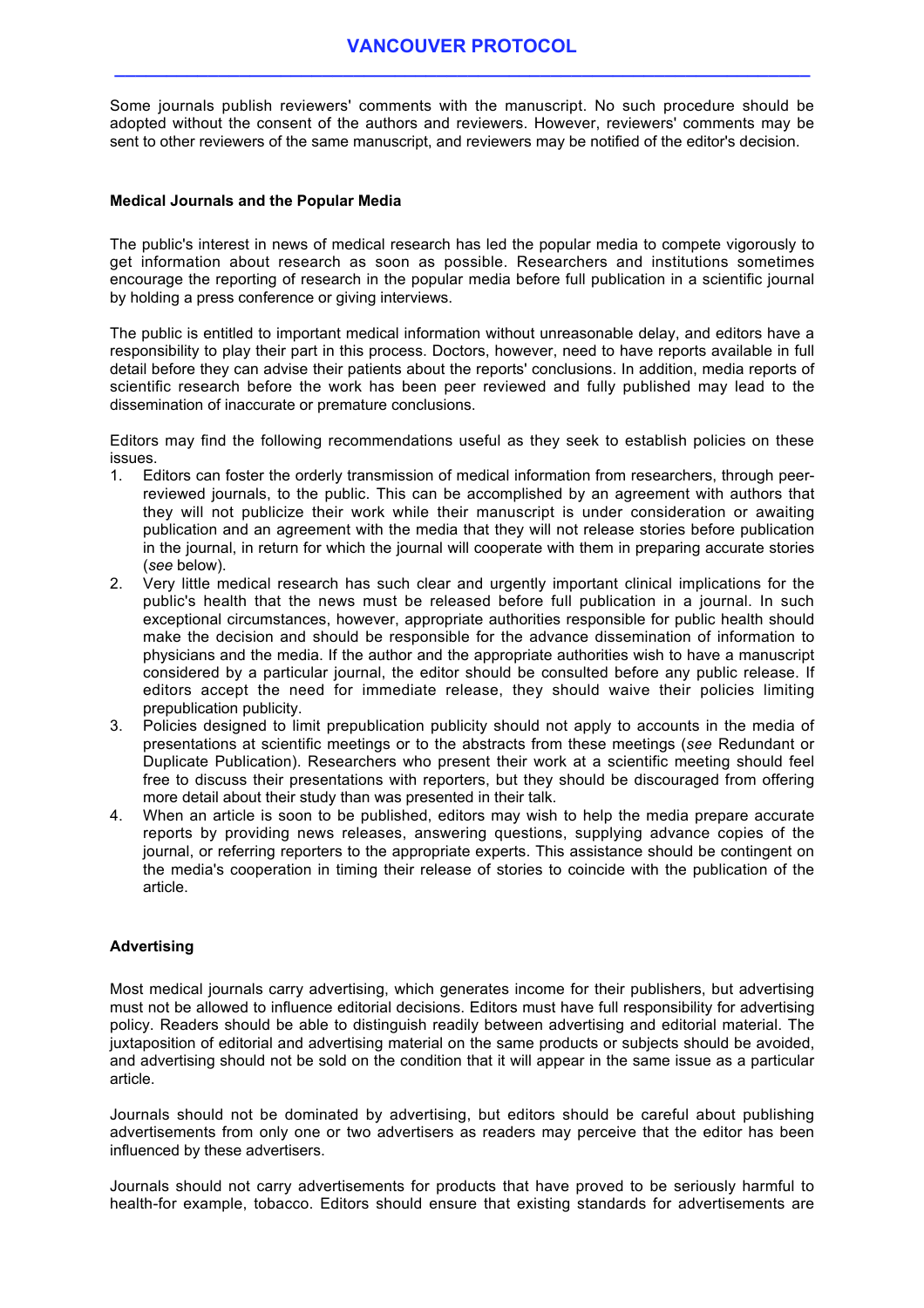enforced or develop their own standards. Finally, editors should consider all criticisms of advertisements for publication.

## **Supplements**

Supplements are collections of papers that deal with related issues or topics, are published as a separate issue of the journal or as a second part of a regular issue, and are usually funded by sources other than the journal's publisher. Supplements can serve useful purposes: education, exchange of research information, ease of access to focused content, and improved cooperation between academic and corporate entities. Because of the funding sources, the content of supplements can reflect biases in choice of topics and viewpoints. Editors should therefore consider the following principles.

- 1. The journal editor must take full responsibility for the policies, practices, and content of supplements. The journal editor must approve the appointment of any editor of the supplement and retain the authority to reject papers.
- 2. The sources of funding for the research, meeting, and publication should be clearly stated and prominently located in the supplement, preferably on each page. Whenever possible, funding should come from more than one sponsor.
- 3. Advertising in supplements should follow the same policies as those of the rest of the journal.
- 4. Editors should enable readers to distinguish readily between ordinary editorial pages and supplement pages.
- 5. Editing by the funding organization should not be permitted.
- 6. Journal editors and supplement editors should not accept personal favors or excessive compensation from sponsors of supplements.
- 7. Secondary publication in supplements should be clearly identified by the citation of the original paper. Redundant publication should be avoided.

## **The Role of the Correspondence Column**

All biomedical journals should have a section carrying comments, questions, or criticisms about articles they have published and where the original authors can respond. Usually, but not necessarily, this may take the form of a correspondence column. The lack of such a section denies readers the possibility of responding to articles in the same journal that published the original work.

## **Competing Manuscripts Based on the Same Study**

Editors may receive manuscripts from different authors offering competing interpretations of the same study. They have to decide whether to review competing manuscripts submitted to them more or less simultaneously by different groups or authors, or they may be asked to consider one such manuscript while a competing manuscript has been or will be submitted to another journal. Setting aside the unresolved question of ownership of data, we discuss here what editors ought to do when confronted with the submission of competing manuscripts based on the same study.

Two kinds of multiple submissions are considered: submissions by coworkers who disagree on the analysis and interpretation of their study, and submissions by coworkers who disagree on what the facts are and which data should be reported.

The following general observations may help editors and others dealing with this problem.

## *Differences in Analysis or Interpretation*

Journals would not normally wish to publish separate articles by contending members of a research team who have differing analyses and interpretations of the data, and submission of such manuscripts should be discouraged. If coworkers cannot resolve their differences in interpretation before submitting a manuscript, they should consider submitting one manuscript containing multiple interpretations and